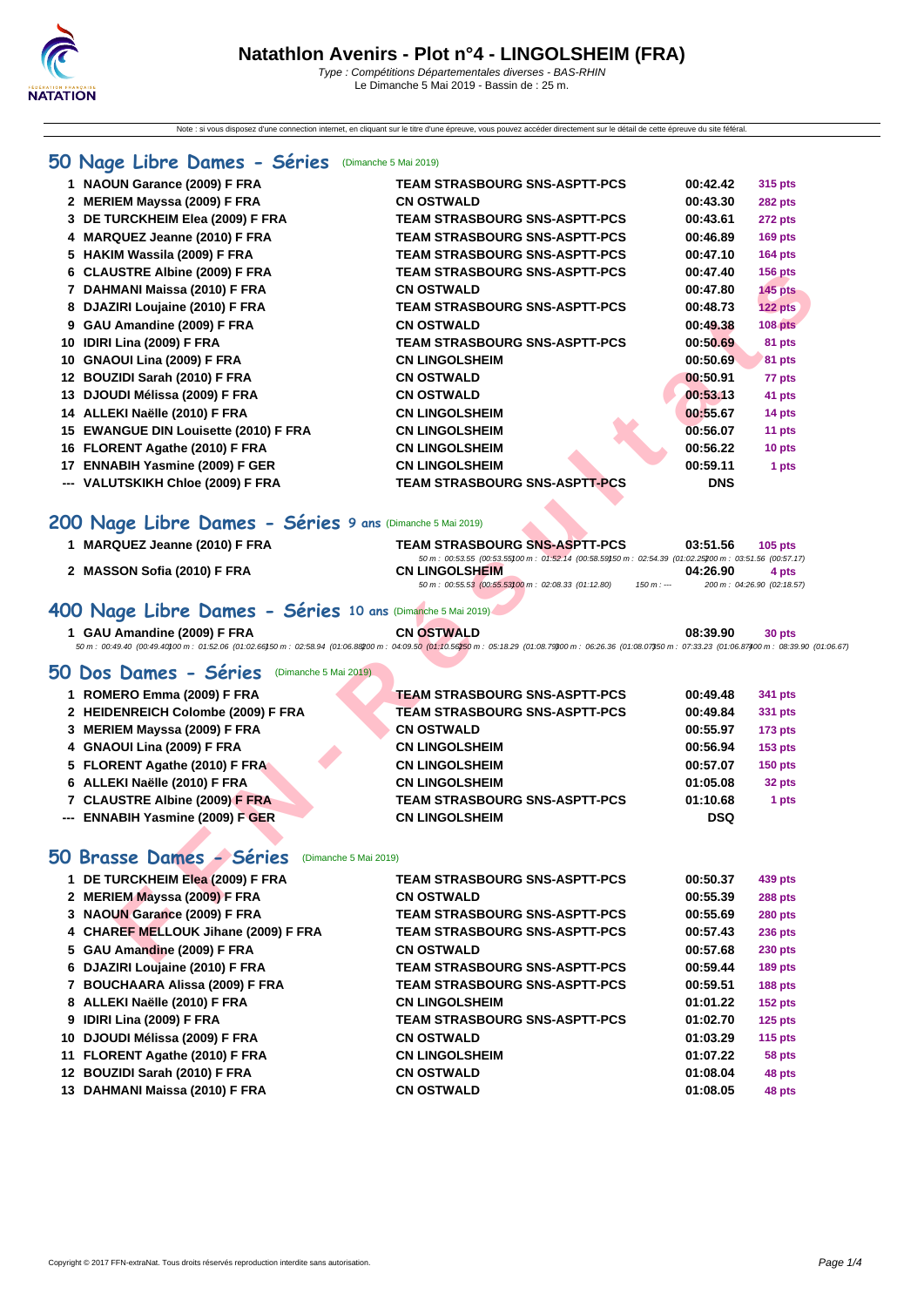

#### **[50 Brasse](http://www.ffnatation.fr/webffn/index.php) Dames - Séries (suite)**

| 14 MASSON Sofia (2010) F FRA      | <b>CN LINGOLSHEIM</b>                | 01:14.60   | 3 pts |
|-----------------------------------|--------------------------------------|------------|-------|
| --- VALUTSKIKH Chloe (2009) F FRA | <b>TEAM STRASBOURG SNS-ASPTT-PCS</b> | <b>DNS</b> |       |

### **50 Papillon Dames - Séries** (Dimanche 5 Mai 2019)

| 1 NAOUN Garance (2009) F FRA                       | <b>TEAM STRASBOURG SNS-ASPTT-PCS</b> | 00:47.14        | 278 pts                         |
|----------------------------------------------------|--------------------------------------|-----------------|---------------------------------|
| 2 HEIDENREICH Colombe (2009) F FRA                 | <b>TEAM STRASBOURG SNS-ASPTT-PCS</b> | 00:47.67        | 262 pts                         |
| 3 BOUCHAARA Alissa (2009) F FRA                    | <b>TEAM STRASBOURG SNS-ASPTT-PCS</b> | 00:48.99        | <b>223 pts</b>                  |
| 4 ROMERO Emma (2009) F FRA                         | <b>TEAM STRASBOURG SNS-ASPTT-PCS</b> | 00:51.44        | <b>159 pts</b>                  |
| 5 CHAREF MELLOUK Jihane (2009) F FRA               | <b>TEAM STRASBOURG SNS-ASPTT-PCS</b> | 00:52.56        | <b>133 pts</b>                  |
| 6 DE TURCKHEIM Elea (2009) F FRA                   | <b>TEAM STRASBOURG SNS-ASPTT-PCS</b> | 00:56.11        | 67 pts                          |
| 7 HAKIM Wassila (2009) F FRA                       | <b>TEAM STRASBOURG SNS-ASPTT-PCS</b> | 00:58.21        | 38 pts                          |
| 8 IDIRI Lina (2009) F FRA                          | <b>TEAM STRASBOURG SNS-ASPTT-PCS</b> | 01:00.99        | 13 pts                          |
| 9 DAHMANI Maissa (2010) F FRA                      | <b>CN OSTWALD</b>                    | 01:01.84        | 8 pts                           |
| 10 MARQUEZ Jeanne (2010) F FRA                     | TEAM STRASBOURG SNS-ASPTT-PCS        | 01:01.85        | 8 pts                           |
| 11 CLAUSTRE Albine (2009) F FRA                    | <b>TEAM STRASBOURG SNS-ASPTT-PCS</b> | 01:02.43        | 5 pts                           |
| 12 GNAOUI Lina (2009) F FRA                        | <b>CN LINGOLSHEIM</b>                | 01:03.84        | 1 pts                           |
| 13 BOUZIDI Sarah (2010) F FRA                      | <b>CN OSTWALD</b>                    | 01:05.96        | 1 pts                           |
| 14 EWANGUE DIN Louisette (2010) F FRA              | <b>CN LINGOLSHEIM</b>                | 01:13.20        | 1 pts                           |
| --- VALUTSKIKH Chloe (2009) F FRA                  | <b>TEAM STRASBOURG SNS-ASPTT-PCS</b> | <b>DNS</b> dec  |                                 |
| --- DJOUDI Mélissa (2009) F FRA                    | <b>CN OSTWALD</b>                    | <b>DSQ</b>      |                                 |
|                                                    |                                      |                 |                                 |
| 00 4 Nages Dames - Séries<br>(Dimanche 5 Mai 2019) |                                      |                 |                                 |
| 1 HEIDENREICH Colombe (2009) F FRA                 | <b>TEAM STRASBOURG SNS-ASPTT-PCS</b> | 01:45.33        | <b>320 pts</b>                  |
| 2 ROMERO Emma (2009) F FRA                         | <b>TEAM STRASBOURG SNS-ASPTT-PCS</b> | 01:46.48        | 303 pts                         |
| 3 CHAREF MELLOUK Jihane (2009) F FRA               | <b>TEAM STRASBOURG SNS-ASPTT-PCS</b> | 01:47.07        | <b>295 pts</b>                  |
| 4 BOUCHAARA Alissa (2009) F FRA                    | <b>TEAM STRASBOURG SNS-ASPTT-PCS</b> | 01:49.11        | <b>266 pts</b>                  |
| 5 HAKIM Wassila (2009) F FRA                       | <b>TEAM STRASBOURG SNS-ASPTT-PCS</b> | 02:03.45        | <b>106 pts</b>                  |
| 6 DJAZIRI Loujaine (2010) F FRA                    | <b>TEAM STRASBOURG SNS-ASPTT-PCS</b> | 02:03.57        | <b>105 pts</b>                  |
| 7 MASSON Sofia (2010) F FRA                        | <b>CN LINGOLSHEIM</b>                | 02:21.40        | 8 pts                           |
| 8 ENNABIH Yasmine (2009) F GER                     | <b>CN LINGOLSHEIM</b>                | 02:34.27        | 1 pts                           |
| 9 EWANGUE DIN Louisette (2010) F FRA               | <b>CN LINGOLSHEIM</b>                | 02:35.67        | 1 pts                           |
|                                                    |                                      |                 |                                 |
| 0 Nage Libre Messieurs - Séries                    | (Dimanche 5 Mai 2019)                |                 |                                 |
| 1 MULLER Nathan (2008) H FRA                       | <b>CN OSTWALD</b>                    | 00:34.19        | <b>561 pts</b>                  |
| 2 DAHMANI Anis (2008) H FRA                        | <b>CN OSTWALD</b>                    | 00:34.30        | 555 pts                         |
| 3 CLAUSTRE Lelian (2008) H FRA                     | <b>TEAM STRASBOURG SNS-ASPTT-PCS</b> | 00:35.45        | <b>500 pts</b>                  |
| 4 HATTENVILLE Louis (2008) H FRA                   | <b>TEAM STRASBOURG SNS-ASPTT-PCS</b> | 00:38.12        | <b>384 pts</b>                  |
| 5 HASSAINE Ayoub (2009) H FRA                      | <b>TEAM STRASBOURG SNS-ASPTT-PCS</b> | 00:39.93        | <b>314 pts</b>                  |
| 6 CHUANH Yan (2008) H FRA                          | TEAM STRASBOURG SNS-ASPTT-PCS        | 00:40.90        | 279 pts                         |
| 7 METZGER Tom (2008) H FRA                         | <b>TEAM STRASBOURG SNS-ASPTT-PCS</b> | 00:41.11        | 272 pts                         |
| 8 ALLEKI Adam (2008) H FRA                         | <b>CN LINGOLSHEIM</b>                | 00:41.26        | 267 pts                         |
| 9 CICEK Efé (2008) H FRA                           | <b>TEAM STRASBOURG SNS-ASPTT-PCS</b> | 00:42.23        | <b>235 pts</b>                  |
| 10 YANG Henri (2008) H CHN                         | <b>TEAM STRASBOURG SNS-ASPTT-PCS</b> | 00:42.26        | <b>234 pts</b>                  |
| 11 BOUFERCHA llyes (2010) H FRA                    | <b>TEAM STRASBOURG SNS-ASPTT-PCS</b> | 00:43.89        | <b>185 pts</b>                  |
| 40.400311111221/0000111003                         | <b>ONLINIOOL OUTING</b>              | <b>00.45.07</b> | $\overline{AB}$ $\overline{AB}$ |

### 100 4 Nages Dames - Séries (Dimanche 5 Mai 2019)

| 1 HEIDENREICH Colombe (2009) F FRA   | <b>TEAM STRASBOURG SNS-ASPTT-PCS</b> | 01:45.33 | 320 pts        |
|--------------------------------------|--------------------------------------|----------|----------------|
| 2 ROMERO Emma (2009) F FRA           | <b>TEAM STRASBOURG SNS-ASPTT-PCS</b> | 01:46.48 | 303 pts        |
| 3 CHAREF MELLOUK Jihane (2009) F FRA | <b>TEAM STRASBOURG SNS-ASPTT-PCS</b> | 01:47.07 | 295 pts        |
| 4 BOUCHAARA Alissa (2009) F FRA      | <b>TEAM STRASBOURG SNS-ASPTT-PCS</b> | 01:49.11 | <b>266 pts</b> |
| 5 HAKIM Wassila (2009) F FRA         | <b>TEAM STRASBOURG SNS-ASPTT-PCS</b> | 02:03.45 | <b>106 pts</b> |
| 6 DJAZIRI Loujaine (2010) F FRA      | <b>TEAM STRASBOURG SNS-ASPTT-PCS</b> | 02:03.57 | <b>105 pts</b> |
| 7 MASSON Sofia (2010) F FRA          | <b>CN LINGOLSHEIM</b>                | 02:21.40 | 8 pts          |
| 8 ENNABIH Yasmine (2009) F GER       | <b>CN LINGOLSHEIM</b>                | 02:34.27 | 1 pts          |
| 9 EWANGUE DIN Louisette (2010) F FRA | <b>CN LINGOLSHEIM</b>                | 02:35.67 | 1 pts          |

# **50 Nage Libre Messieurs - Séries** (Dimanche 5 Mai 2019)

| 1 MULLER Nathan (2008) H FRA       | <b>CN OSTWALD</b>                    | 00:34.19 | <b>561 pts</b> |
|------------------------------------|--------------------------------------|----------|----------------|
| 2 DAHMANI Anis (2008) H FRA        | <b>CN OSTWALD</b>                    | 00:34.30 | 555 pts        |
| 3 CLAUSTRE Lelian (2008) H FRA     | <b>TEAM STRASBOURG SNS-ASPTT-PCS</b> | 00:35.45 | <b>500 pts</b> |
| 4 HATTENVILLE Louis (2008) H FRA   | <b>TEAM STRASBOURG SNS-ASPTT-PCS</b> | 00:38.12 | <b>384 pts</b> |
| 5 HASSAINE Ayoub (2009) H FRA      | <b>TEAM STRASBOURG SNS-ASPTT-PCS</b> | 00:39.93 | 314 pts        |
| 6 CHUANH Yan (2008) H FRA          | <b>TEAM STRASBOURG SNS-ASPTT-PCS</b> | 00:40.90 | <b>279 pts</b> |
| 7 METZGER Tom (2008) H FRA         | <b>TEAM STRASBOURG SNS-ASPTT-PCS</b> | 00:41.11 | 272 pts        |
| 8 ALLEKI Adam (2008) H FRA         | <b>CN LINGOLSHEIM</b>                | 00:41.26 | 267 pts        |
| 9 CICEK Efé (2008) H FRA           | <b>TEAM STRASBOURG SNS-ASPTT-PCS</b> | 00:42.23 | $235$ pts      |
| 10 YANG Henri (2008) H CHN         | <b>TEAM STRASBOURG SNS-ASPTT-PCS</b> | 00:42.26 | <b>234 pts</b> |
| 11 BOUFERCHA liyes (2010) H FRA    | <b>TEAM STRASBOURG SNS-ASPTT-PCS</b> | 00:43.89 | <b>185 pts</b> |
| 12 ABIDALLI Naël (2009) H FRA      | <b>CN LINGOLSHEIM</b>                | 00:45.07 | <b>153 pts</b> |
| 13 LOPEZ Eynar (2009) H ESP        | <b>TEAM STRASBOURG SNS-ASPTT-PCS</b> | 00:45.49 | $143$ pts      |
| 14 STEINMANN Oscar (2009) H FRA    | <b>CN LINGOLSHEIM</b>                | 00:45.56 | 141 $pts$      |
| 15 TAUBE Adrien (2010) H FRA       | <b>TEAM STRASBOURG SNS-ASPTT-PCS</b> | 00:45.85 | $134$ pts      |
| 16 BOULAY MUNSCH Elio (2008) H FRA | <b>TEAM STRASBOURG SNS-ASPTT-PCS</b> | 00:46.19 | $126$ pts      |
| 17 FAZAZI Adam (2009) H ITA        | <b>TEAM STRASBOURG SNS-ASPTT-PCS</b> | 00:46.39 | $121$ pts      |
| 18 ES SADKI Nahil (2010) H FRA     | <b>CN LINGOLSHEIM</b>                | 00:47.66 | 94 pts         |
| 19 HAMMOUTI Wassim (2008) H FRA    | <b>TEAM STRASBOURG SNS-ASPTT-PCS</b> | 00:48.28 | 82 pts         |
| 20 LANDES Quentin (2009) H FRA     | <b>CN LINGOLSHEIM</b>                | 00:48.84 | 72 pts         |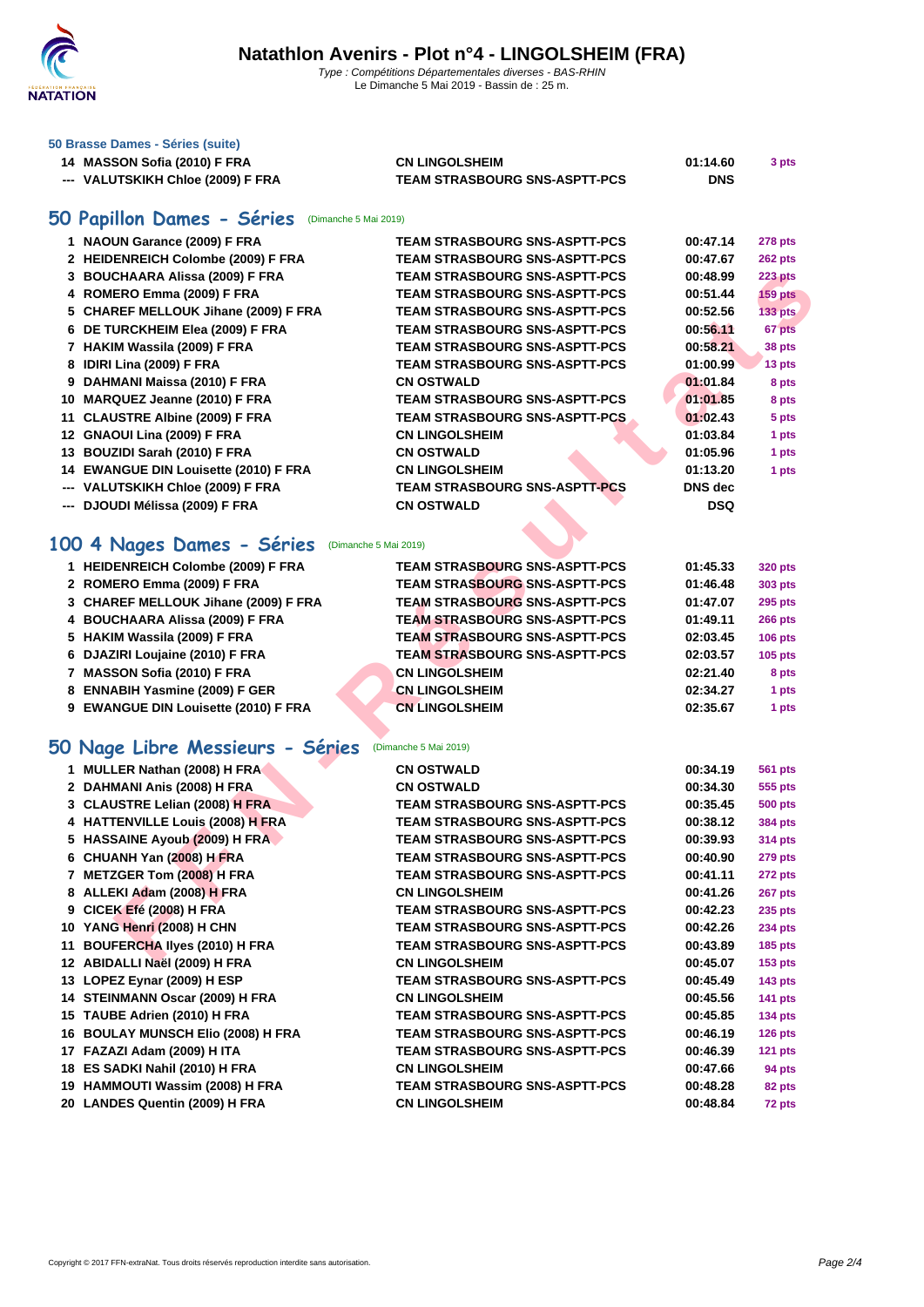

#### **[50 Nage L](http://www.ffnatation.fr/webffn/index.php)ibre Messieurs - Séries (suite)**

| 21 SERRES Nathan (2009) H FRA     | <b>CN LINGOLSHEIM</b> | 00:54.47<br>7 pts |
|-----------------------------------|-----------------------|-------------------|
| 22 WITZ Maxence (2011) H FRA      | <b>CN LINGOLSHEIM</b> | 00:58.21<br>1 pts |
| 23 LEDERMANN Evan (2009) H FRA    | <b>CN LINGOLSHEIM</b> | 00:59.86<br>1 pts |
| --- HARIDA Mejdedine (2008) H FRA | <b>CN OSTWALD</b>     | <b>DNS</b>        |

# **200 Nage Libre Messieurs - Séries 8-10 ans** (Dimanche 5 Mai 2019)

| 1 STEINMANN Oscar (2009) H FRA       | <b>CN LINGOLSHEIM</b>                                                                                      | 03:32.08                    | 99 pts |
|--------------------------------------|------------------------------------------------------------------------------------------------------------|-----------------------------|--------|
|                                      | 50 m : 00:48.09 (00:48.09) 00 m : 01:43.59 (00:55.50) 50 m : 02:39.41 (00:55.82200 m : 03:32.08 (00:52.67) |                             |        |
| 2 LOPEZ Eynar (2009) H ESP           | <b>TEAM STRASBOURG SNS-ASPTT-PCS</b>                                                                       | 03:34.50                    | 88 pts |
|                                      | 50 m : 00:48.26 (00:48.26) 00 m : 01:45.65 (00:57.39)<br>$150 m : -$                                       | 200 m : 03:34.50 (01:48.85) |        |
| 3 BRENI LEJEUNE Gabriel (2009) H FRA | <b>TEAM STRASBOURG SNS-ASPTT-PCS</b>                                                                       | 04:18.19                    | 1 pts  |
|                                      | 50 m : 00:54.60 (00:54.60) 00 m : 02:01.38 (01:06.78) 50 m : 03:11.92 (01:10.54200 m : 04:18.19 (01:06.27) |                             |        |

#### **400 Nage Libre Messieurs - Séries 11 ans** (Dimanche 5 Mai 2019)

| 1 CHUANH Yan (2008) H FRA                                                                                                                                                                                        |             |                            |             | <b>TEAM STRASBOURG SNS-ASPTT-PCS</b> | 06:47.79    | $193$ pts                  |
|------------------------------------------------------------------------------------------------------------------------------------------------------------------------------------------------------------------|-------------|----------------------------|-------------|--------------------------------------|-------------|----------------------------|
| 50 m : 00:43.77 (00:43.77)00 m : 01:35.24 (00:51.47)50 m : 02:28.30 (00:53.06200 m : 03:18.95 (00:50.65250 m : 04:12.74 (00:53.79300 m : 05:05.60 (00:52.86350 m : 05:57.06 (00:51.46400 m : 06:47.79 (00:50.73) |             |                            |             |                                      |             |                            |
| 2 ALLEKI Adam (2008) H FRA                                                                                                                                                                                       |             | <b>CN LINGOLSHEIM</b>      |             |                                      | 07:08.21    | $129$ pts                  |
| 50 m : 00:47.50 (00:47.50) 00 m : 01:41.56 (00:54.06)                                                                                                                                                            | $150 m : -$ | 200 m: 03:31.28 (01:49.72) | $250 m : -$ | 300 m : 05:21.18 (01:49.90)          | $350 m : -$ | 400 m: 07:08.21 (01:47.03) |
| 3 MANA Ayoub (2008) H FRA                                                                                                                                                                                        |             | <b>CN OSTWALD</b>          |             |                                      | 08:56.19    | 1 pts                      |
| 50 m: 00:48.25 (00:48.25)00 m: 01:51.40 (01:03.15)50 m: 02:38.56 (00:47.16200 m: 04:10.43 (01:31.87250 m: 05:22.06 (01:11.63200 m: 06:35.38 (01:13.32350 m: 07:47.34 (01:11.96400 m: 08:56.19 (01:08.85)         |             |                            |             |                                      |             |                            |
| --- BRAHIM-AZZOUZ Zyad-Amir (2008) H FRA                                                                                                                                                                         |             | <b>CN OSTWALD</b>          |             |                                      | <b>DNS</b>  |                            |
|                                                                                                                                                                                                                  |             |                            |             |                                      |             |                            |
|                                                                                                                                                                                                                  |             |                            |             |                                      |             |                            |

### **50 Dos Messieurs - Séries** (Dimanche 5 Mai 2019)

|     | 1 STEINMANN Oscar (2009) H FRA                                                                                                                                                                                                            | <b>CN LINGOLSHEIM</b><br>50 m: 00:48.09 (00:48.09) 00 m: 01:43.59 (00:55.50) 50 m: 02:39.41 (00:55.82200 m: 03:32.08 (00:52.67)                                                                                       | 03:32.08    | 99 pts                               |
|-----|-------------------------------------------------------------------------------------------------------------------------------------------------------------------------------------------------------------------------------------------|-----------------------------------------------------------------------------------------------------------------------------------------------------------------------------------------------------------------------|-------------|--------------------------------------|
|     | 2 LOPEZ Eynar (2009) H ESP                                                                                                                                                                                                                | <b>TEAM STRASBOURG SNS-ASPTT-PCS</b>                                                                                                                                                                                  | 03:34.50    | 88 pts                               |
|     | 3 BRENI LEJEUNE Gabriel (2009) H FRA                                                                                                                                                                                                      | 50 m : 00:48.26 (00:48.26) 00 m : 01:45.65 (00:57.39)<br>$150 m: -$<br><b>TEAM STRASBOURG SNS-ASPTT-PCS</b><br>50 m: 00:54.60 (00:54.60) 00 m: 02:01.38 (01:06.78) 50 m: 03:11.92 (01:10.54200 m: 04:18.19 (01:06.27) | 04:18.19    | 200 m : 03:34.50 (01:48.85)<br>1 pts |
|     |                                                                                                                                                                                                                                           |                                                                                                                                                                                                                       |             |                                      |
|     | 400 Nage Libre Messieurs - Séries 11 ans (Dimanche 5 Mai 2019)                                                                                                                                                                            |                                                                                                                                                                                                                       |             |                                      |
|     | 1 CHUANH Yan (2008) H FRA<br>50 m : 00:43.77 (00:43.77)00 m : 01:35.24 (00:51.47)50 m : 02:28.30 (00:53.06200 m : 03:18.95 (00:50.65250 m : 04:12.74 (00:53.7900 m : 05:05.60 (00:52.86350 m : 05:57.06 (00:51.46)00 m : 06:47.79 (00:51  | <b>TEAM STRASBOURG SNS-ASPTT-PCS</b>                                                                                                                                                                                  | 06:47.79    | <b>193 pts</b>                       |
|     | 2 ALLEKI Adam (2008) H FRA                                                                                                                                                                                                                | <b>CN LINGOLSHEIM</b>                                                                                                                                                                                                 | 07:08.21    | 129 pts                              |
|     | 50 m : 00:47.50 (00:47.50) 00 m : 01:41.56 (00:54.06)<br>$150 m : -$                                                                                                                                                                      | 300 m: 05:21.18 (01:49.90)<br>200 m: 03:31.28 (01:49.72)<br>$250 m : -$                                                                                                                                               | $350 m : -$ | 400 m: 07:08.21 (01:47               |
|     | 3 MANA Ayoub (2008) H FRA<br>50 m : 00:48.25 (00:48.25)00 m : 01:51.40 (01:03.15)50 m : 02:38.56 (00:47.16200 m : 04:10.43 (01:31.87250 m : 05:22.06 (01:11.63300 m : 06:35.38 (01:13.32350 m : 07:47.34 (01:11.96)00 m : 08:56.19 (01:08 | <b>CN OSTWALD</b>                                                                                                                                                                                                     | 08:56.19    | 1 pts                                |
|     | --- BRAHIM-AZZOUZ Zyad-Amir (2008) H FRA                                                                                                                                                                                                  | <b>CN OSTWALD</b>                                                                                                                                                                                                     | <b>DNS</b>  |                                      |
|     | 50 Dos Messieurs - Séries<br>(Dimanche 5 Mai 2019)                                                                                                                                                                                        |                                                                                                                                                                                                                       |             |                                      |
|     | 1 CLAUSTRE Lelian (2008) H FRA                                                                                                                                                                                                            | <b>TEAM STRASBOURG SNS-ASPTT-PCS</b>                                                                                                                                                                                  | 00:45.77    | 315 pts                              |
|     | 2 CICEK Efé (2008) H FRA                                                                                                                                                                                                                  | <b>TEAM STRASBOURG SNS-ASPTT-PCS</b>                                                                                                                                                                                  | 00:53.21    | 126 pts                              |
|     | 3 MAILLAN Thomas (2010) H FRA                                                                                                                                                                                                             | <b>CN LINGOLSHEIM</b>                                                                                                                                                                                                 | 00:54.83    | 96 pts                               |
|     | 4 TAUBE Adrien (2010) H FRA                                                                                                                                                                                                               | <b>TEAM STRASBOURG SNS-ASPTT-PCS</b>                                                                                                                                                                                  | 00:54.96    | 94 pts                               |
|     | 5 SERRES Nathan (2009) H FRA                                                                                                                                                                                                              | <b>CN LINGOLSHEIM</b>                                                                                                                                                                                                 | 00:55.76    | 81 pts                               |
|     | 6 QIAN Hugo (2010) H FRA                                                                                                                                                                                                                  | <b>TEAM STRASBOURG SNS-ASPTT-PCS</b>                                                                                                                                                                                  | 00:55.87    | 79 pts                               |
|     | 7 BOULAY MUNSCH Elio (2008) H FRA                                                                                                                                                                                                         | <b>TEAM STRASBOURG SNS-ASPTT-PCS</b>                                                                                                                                                                                  | 00:55.92    | 78 pts                               |
|     | 8 LEDERMANN Evan (2009) H FRA                                                                                                                                                                                                             | <b>CN LINGOLSHEIM</b>                                                                                                                                                                                                 | 01:08.99    | 1 pts                                |
| --- | BRAHIM-AZZOUZ Zyad-Amir (2008) H FRA                                                                                                                                                                                                      | <b>CN OSTWALD</b>                                                                                                                                                                                                     | <b>DNS</b>  |                                      |
|     | 50 Brasse Messieurs - Séries<br>(Dimanche 5 Mai 2019)                                                                                                                                                                                     |                                                                                                                                                                                                                       |             |                                      |
|     | 1 HATTENVILLE Louis (2008) H FRA                                                                                                                                                                                                          | <b>TEAM STRASBOURG SNS-ASPTT-PCS</b>                                                                                                                                                                                  | 00:48.67    | 367 pts                              |
|     | 2 DAHMANI Anis (2008) H FRA                                                                                                                                                                                                               | <b>CN OSTWALD</b>                                                                                                                                                                                                     | 00:48.86    | 361 pts                              |
|     | 3 CHUANH Yan (2008) H FRA                                                                                                                                                                                                                 | <b>TEAM STRASBOURG SNS-ASPTT-PCS</b>                                                                                                                                                                                  | 00:49.09    | 354 pts                              |
|     | 4 MULLER Nathan (2008) H FRA                                                                                                                                                                                                              | <b>CN OSTWALD</b>                                                                                                                                                                                                     | 00:50.05    | 326 pts                              |
|     | 5 HASSAINE Ayoub (2009) H FRA                                                                                                                                                                                                             | <b>TEAM STRASBOURG SNS-ASPTT-PCS</b>                                                                                                                                                                                  | 00:51.53    | 286 pts                              |
|     | 6 METZGER Tom (2008) H FRA                                                                                                                                                                                                                | <b>TEAM STRASBOURG SNS-ASPTT-PCS</b>                                                                                                                                                                                  | 00:53.91    | <b>226 pts</b>                       |
|     | 7 KUPPELIN Dimitri (2009) H FRA                                                                                                                                                                                                           | <b>CN LINGOLSHEIM</b>                                                                                                                                                                                                 | 00:54.69    | <b>208 pts</b>                       |
|     | 8 BOULAY MUNSCH Elio (2008) H FRA                                                                                                                                                                                                         | <b>TEAM STRASBOURG SNS-ASPTT-PCS</b>                                                                                                                                                                                  | 00:55.08    | <b>199 pts</b>                       |
|     | 9 FAZAZI Adam (2009) H ITA                                                                                                                                                                                                                | <b>TEAM STRASBOURG SNS-ASPTT-PCS</b>                                                                                                                                                                                  | 00:57.00    | <b>159 pts</b>                       |
|     | 10 AADJOUR Younès (2009) H FRA                                                                                                                                                                                                            | <b>CN LINGOLSHEIM</b>                                                                                                                                                                                                 | 00:58.22    | <b>135 pts</b>                       |
| 11  | <b>MANA Ayoub (2008) H FRA</b>                                                                                                                                                                                                            | <b>CN OSTWALD</b>                                                                                                                                                                                                     | 01:00.74    | 93 pts                               |
|     | 12 BOUFERCHA liyes (2010) H FRA                                                                                                                                                                                                           | <b>TEAM STRASBOURG SNS-ASPTT-PCS</b>                                                                                                                                                                                  | 01:01.20    | 86 pts                               |
|     | 13 QIAN Hugo (2010) H FRA                                                                                                                                                                                                                 | <b>TEAM STRASBOURG SNS-ASPTT-PCS</b>                                                                                                                                                                                  | 01:02.44    | 69 pts                               |
|     | 14 TAUBE Adrien (2010) H FRA                                                                                                                                                                                                              | <b>TEAM STRASBOURG SNS-ASPTT-PCS</b>                                                                                                                                                                                  | 01:04.27    | 47 pts                               |
|     | 15 ES SADKI Nahil (2010) H FRA                                                                                                                                                                                                            | <b>CN LINGOLSHEIM</b>                                                                                                                                                                                                 | 01:05.59    | 34 pts                               |
|     | 16 BRENI LEJEUNE Gabriel (2009) H FRA                                                                                                                                                                                                     | <b>TEAM STRASBOURG SNS-ASPTT-PCS</b>                                                                                                                                                                                  | 01:13.86    | 1 pts                                |
|     | 17 LANDES Quentin (2009) H FRA                                                                                                                                                                                                            | <b>CN LINGOLSHEIM</b>                                                                                                                                                                                                 | 01:15.21    | 1 pts                                |
|     | --- HARIDA Mejdedine (2008) H FRA                                                                                                                                                                                                         | <b>CN OSTWALD</b>                                                                                                                                                                                                     | <b>DNS</b>  |                                      |
|     |                                                                                                                                                                                                                                           |                                                                                                                                                                                                                       |             |                                      |

### **50 Papillon Messieurs - Séries** (Dimanche 5 Mai 2019)

|  | MULLER Nathan (2008) H FRA |  |  |
|--|----------------------------|--|--|
|--|----------------------------|--|--|

**MULLER Nathan (2008) H FRA CN OSTWALD 00:41.00 362 pts**